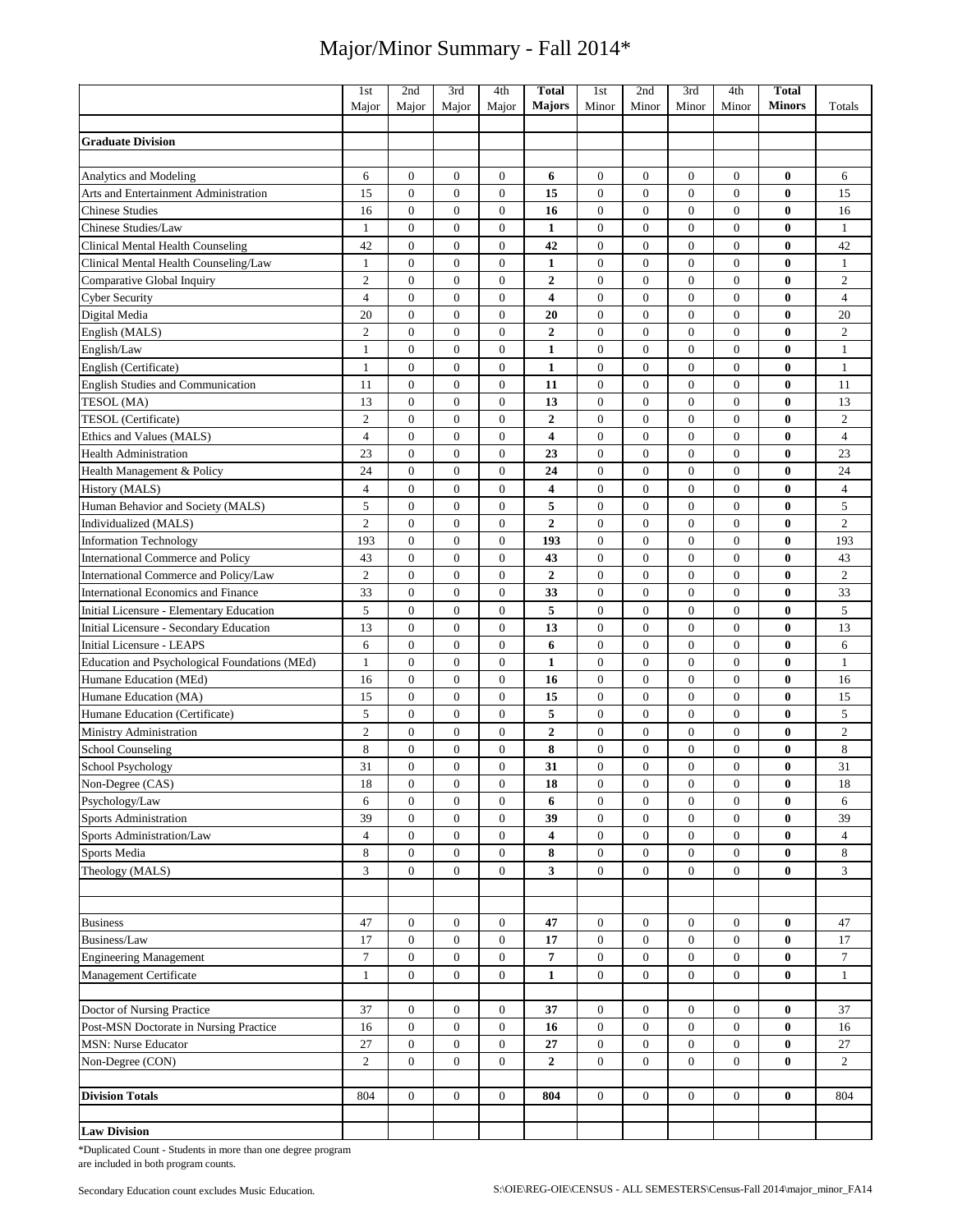|                                      | 1st              | 2nd              | 3rd              | 4th              | <b>Total</b>     | 1st              | 2nd              | 3rd              | 4th              | <b>Total</b>            |                  |
|--------------------------------------|------------------|------------------|------------------|------------------|------------------|------------------|------------------|------------------|------------------|-------------------------|------------------|
|                                      | Major            | Major            | Major            | Major            | <b>Majors</b>    | Minor            | Minor            | Minor            | Minor            | <b>Minors</b>           | Totals           |
|                                      |                  |                  |                  |                  |                  |                  |                  |                  |                  |                         |                  |
| Law                                  | 435              | $\mathbf{0}$     | $\mathbf{0}$     | $\mathbf{0}$     | 435              | $\boldsymbol{0}$ | $\boldsymbol{0}$ | $\boldsymbol{0}$ | $\boldsymbol{0}$ | $\bf{0}$                | 435              |
| Law/MA                               | $\overline{4}$   | $\mathbf{0}$     | $\mathbf{0}$     | $\overline{0}$   | 4                | $\overline{0}$   | $\mathbf{0}$     | $\mathbf{0}$     | $\boldsymbol{0}$ | $\bf{0}$                | $\overline{4}$   |
| Law/MBA                              | 8                | $\mathbf{0}$     | $\boldsymbol{0}$ | $\overline{0}$   | 8                | $\boldsymbol{0}$ | $\boldsymbol{0}$ | $\boldsymbol{0}$ | $\boldsymbol{0}$ | $\bf{0}$                | 8                |
| Law/MS                               | $\mathbf{1}$     | $\mathbf{0}$     | $\mathbf{0}$     | $\overline{0}$   | $\mathbf{1}$     | $\boldsymbol{0}$ | $\mathbf{0}$     | $\mathbf{0}$     | $\mathbf{0}$     | $\bf{0}$                | $\mathbf{1}$     |
| Law/MALS                             | $\mathbf{1}$     | $\boldsymbol{0}$ | $\boldsymbol{0}$ | $\mathbf{0}$     | $\mathbf{1}$     | $\boldsymbol{0}$ | $\boldsymbol{0}$ | $\boldsymbol{0}$ | $\boldsymbol{0}$ | $\bf{0}$                | $\mathbf{1}$     |
| Law (Part-Time)                      | 25               | $\overline{0}$   | $\mathbf{0}$     | $\boldsymbol{0}$ | 25               | $\boldsymbol{0}$ | $\boldsymbol{0}$ | $\mathbf{0}$     | $\boldsymbol{0}$ | $\bf{0}$                | 25               |
| Master of Laws                       | 5                | $\mathbf{0}$     | $\mathbf{0}$     | $\overline{0}$   | 5                | $\boldsymbol{0}$ | $\mathbf{0}$     | $\mathbf{0}$     | $\overline{0}$   | $\bf{0}$                | 5                |
|                                      |                  |                  |                  |                  |                  |                  |                  |                  |                  |                         |                  |
| <b>Division Totals</b>               | 479              | $\boldsymbol{0}$ | $\mathbf{0}$     | $\overline{0}$   | 479              | $\overline{0}$   | $\mathbf{0}$     | $\mathbf{0}$     | $\overline{0}$   | $\bf{0}$                | 479              |
|                                      |                  |                  |                  |                  |                  |                  |                  |                  |                  |                         |                  |
|                                      |                  |                  |                  |                  |                  |                  |                  |                  |                  |                         |                  |
| <b>Undergraduate Division</b>        |                  |                  |                  |                  |                  |                  |                  |                  |                  |                         |                  |
|                                      |                  |                  |                  |                  |                  |                  |                  |                  |                  |                         |                  |
| <b>Applied Statistics</b>            | $\boldsymbol{0}$ | $\boldsymbol{0}$ | $\boldsymbol{0}$ | $\mathbf{0}$     | $\bf{0}$         | $\overline{4}$   | 4                | $\boldsymbol{0}$ | $\boldsymbol{0}$ | 8                       | 8                |
| <b>Business Administration</b>       | $\mathbf{0}$     | $\mathbf{0}$     | $\mathbf{0}$     | $\overline{0}$   | $\bf{0}$         | 44               | 6                | $\boldsymbol{0}$ | $\mathbf{0}$     | 50                      | 50               |
| Cinema and Digital Studies           | $\boldsymbol{0}$ | $\boldsymbol{0}$ | $\boldsymbol{0}$ | $\boldsymbol{0}$ | $\boldsymbol{0}$ | $\boldsymbol{0}$ | $\boldsymbol{0}$ | $\mathbf{1}$     | $\boldsymbol{0}$ | $\mathbf{1}$            | 1                |
| <b>Environmental Studies</b>         | $\overline{0}$   | $\mathbf{0}$     | $\overline{0}$   | $\overline{0}$   | $\bf{0}$         | 6                | 3                | $\mathbf{1}$     | $\overline{0}$   | 10                      | 10               |
| <b>Ethnic Studies</b>                | $\boldsymbol{0}$ | $\mathbf{0}$     | $\mathbf{0}$     | $\overline{0}$   | $\bf{0}$         | $\mathbf{1}$     | $\boldsymbol{0}$ | $\mathbf{0}$     | $\boldsymbol{0}$ | $\mathbf{1}$            | $\mathbf{1}$     |
| <b>Gender Studies</b>                | $\boldsymbol{0}$ | $\boldsymbol{0}$ | $\boldsymbol{0}$ | $\overline{0}$   | $\bf{0}$         | $\mathbf{1}$     | $\mathbf{1}$     | $\boldsymbol{0}$ | $\boldsymbol{0}$ | $\overline{2}$          | $\overline{2}$   |
| Human Aging                          | $\boldsymbol{0}$ | $\boldsymbol{0}$ | $\boldsymbol{0}$ | $\boldsymbol{0}$ | 0                | $\mathbf{1}$     | $\boldsymbol{0}$ | $\mathbf{0}$     | $\boldsymbol{0}$ | $\mathbf{1}$            | $\mathbf{1}$     |
| <b>Fundamentals of Business</b>      | $\boldsymbol{0}$ | $\boldsymbol{0}$ | $\boldsymbol{0}$ | $\mathbf{0}$     | $\bf{0}$         | 69               | 9                | $\boldsymbol{0}$ | $\boldsymbol{0}$ | 78                      | 78               |
| <b>Liberal Arts Business</b>         | $\boldsymbol{0}$ | $\mathbf{0}$     | $\mathbf{0}$     | $\overline{0}$   | $\bf{0}$         | $\mathbf{1}$     | $\boldsymbol{0}$ | $\boldsymbol{0}$ | $\boldsymbol{0}$ | $\mathbf{1}$            | $\mathbf{1}$     |
| Peace & Social Justice Studies       | $\boldsymbol{0}$ | $\mathbf{0}$     | $\boldsymbol{0}$ | $\boldsymbol{0}$ | $\bf{0}$         | $\boldsymbol{0}$ | $\overline{c}$   | $\boldsymbol{0}$ | $\boldsymbol{0}$ | $\overline{2}$          | $\overline{2}$   |
| Philanthropic Leadership and Service | $\mathbf{0}$     | $\mathbf{0}$     | $\mathbf{0}$     | $\overline{0}$   | $\bf{0}$         | 9                | 3                | $\overline{0}$   | $\mathbf{0}$     | 12                      | 12               |
| <b>Urban Studies</b>                 | 0                | $\mathbf{0}$     | $\mathbf{0}$     | $\overline{0}$   | $\bf{0}$         | $\mathbf{1}$     | $\overline{0}$   | $\mathbf{0}$     | $\mathbf{0}$     | 1                       | $\mathbf{1}$     |
|                                      |                  |                  |                  |                  |                  |                  |                  |                  |                  |                         |                  |
| College of Adult Scholars            | 13               | $\boldsymbol{0}$ | $\boldsymbol{0}$ | $\boldsymbol{0}$ | 13               | $\boldsymbol{0}$ | $\boldsymbol{0}$ | $\boldsymbol{0}$ | $\boldsymbol{0}$ | $\bf{0}$                | 13               |
| Military Leadership-Air Force        | $\boldsymbol{0}$ | $\boldsymbol{0}$ | $\boldsymbol{0}$ | $\mathbf{0}$     | $\bf{0}$         | $\overline{c}$   | $\boldsymbol{0}$ | $\boldsymbol{0}$ | $\boldsymbol{0}$ | $\boldsymbol{2}$        | $\sqrt{2}$       |
| Military Leadership-Army             | $\boldsymbol{0}$ | $\mathbf{0}$     | $\mathbf{0}$     | $\overline{0}$   | $\boldsymbol{0}$ | $\mathbf{1}$     | $\overline{0}$   | $\boldsymbol{0}$ | $\mathbf{0}$     | $\mathbf{1}$            | $\mathbf{1}$     |
| Communication & Expressive Arts (AA) | 3                | $\boldsymbol{0}$ | $\boldsymbol{0}$ | $\overline{0}$   | 3                | $\boldsymbol{0}$ | $\boldsymbol{0}$ | $\boldsymbol{0}$ | $\boldsymbol{0}$ | $\bf{0}$                | 3                |
| Culture & Humanity (AA)              | $\mathbf{1}$     | $\mathbf{0}$     | $\mathbf{0}$     | $\overline{0}$   | $\mathbf{1}$     | $\boldsymbol{0}$ | $\boldsymbol{0}$ | $\mathbf{0}$     | $\boldsymbol{0}$ | $\bf{0}$                | $\mathbf{1}$     |
| General Science (AS)                 | $\mathbf{1}$     | $\mathbf{0}$     | $\overline{0}$   | $\overline{0}$   | $\mathbf{1}$     | $\boldsymbol{0}$ | $\overline{0}$   | $\mathbf{0}$     | $\overline{0}$   | $\bf{0}$                | $\mathbf{1}$     |
| Social and Behavioral Science (AA)   | $\mathbf{1}$     | $\mathbf{0}$     | $\overline{0}$   | $\overline{0}$   | $\mathbf{1}$     | $\boldsymbol{0}$ | $\mathbf{0}$     | $\mathbf{0}$     | $\overline{0}$   | $\bf{0}$                | $\mathbf{1}$     |
| Social and Behavioral Science (BLPS) | $\overline{c}$   | $\boldsymbol{0}$ | $\boldsymbol{0}$ | $\boldsymbol{0}$ | $\boldsymbol{2}$ | $\boldsymbol{0}$ | $\boldsymbol{0}$ | $\boldsymbol{0}$ | $\boldsymbol{0}$ | $\bf{0}$                | $\overline{2}$   |
| <b>Professional Studies</b>          | $\boldsymbol{0}$ | $\boldsymbol{0}$ | $\mathbf{0}$     | $\boldsymbol{0}$ | $\bf{0}$         | $\mathbf{1}$     | $\boldsymbol{0}$ | $\boldsymbol{0}$ | $\boldsymbol{0}$ | $\mathbf{1}$            | $\mathbf{1}$     |
| Exploratory                          | 72               | $\boldsymbol{0}$ | $\boldsymbol{0}$ | $\mathbf{0}$     | 72               | $\boldsymbol{0}$ | $\boldsymbol{0}$ | $\boldsymbol{0}$ | $\boldsymbol{0}$ | $\bf{0}$                | 72               |
| Humanities                           | $\boldsymbol{0}$ | $\overline{c}$   | $\overline{2}$   | $\mathbf{0}$     | 4                | $\mathbf{1}$     | $\overline{c}$   | $\overline{c}$   | $\boldsymbol{0}$ | 5                       | 9                |
| Individualized                       | $\,$ 8 $\,$      | $\overline{4}$   | $\boldsymbol{0}$ | $\boldsymbol{0}$ | 12               | $12\,$           | $\overline{4}$   | $\boldsymbol{0}$ | $\boldsymbol{0}$ | 16                      | $28\,$           |
| Non-Degree (CAS)                     | 23               | $\overline{0}$   | $\mathbf{0}$     | $\mathbf{0}$     | 23               | $\boldsymbol{0}$ | $\boldsymbol{0}$ | $\boldsymbol{0}$ | $\boldsymbol{0}$ | $\bf{0}$                | 23               |
| <b>Actuarial Science</b>             | 25               | $\mathbf{1}$     | $\boldsymbol{0}$ | $\boldsymbol{0}$ | 26               | $\mathbf{1}$     | $\boldsymbol{0}$ | $\boldsymbol{0}$ | $\boldsymbol{0}$ | $\mathbf{1}$            | 27               |
| <b>American Studies</b>              | $\mathbf{1}$     | $\mathbf{0}$     | $\boldsymbol{0}$ | $\boldsymbol{0}$ | $\mathbf{1}$     | $\mathbf{1}$     | $\boldsymbol{0}$ | $\boldsymbol{0}$ | $\boldsymbol{0}$ | $\mathbf{1}$            | $\overline{2}$   |
| Art                                  | 36               | 6                | $\boldsymbol{0}$ | $\mathbf{0}$     | 42               | 13               | $\mathbf{1}$     | $\boldsymbol{0}$ | $\overline{0}$   | 14                      | 56               |
| <b>Biology</b>                       | 172              | 22               | $\boldsymbol{0}$ | $\boldsymbol{0}$ | 194              | 13               | 3                | 1                | $\mathbf{0}$     | 17                      | 211              |
| <b>Human Biology</b>                 | $\boldsymbol{0}$ | $\mathbf{0}$     | $\boldsymbol{0}$ | $\mathbf{0}$     | $\bf{0}$         | 68               | $\tau$           | $\boldsymbol{0}$ | $\mathbf{0}$     | 75                      | 75               |
| Chemistry                            | 70               | 35               | $\mathbf{1}$     | $\boldsymbol{0}$ | 106              | 24               | $\tau$           | 1                | 0                | 32                      | 138              |
| Biochemistry                         | 26               | $\mathbf{0}$     | $\boldsymbol{0}$ | $\boldsymbol{0}$ | 26               | $\boldsymbol{0}$ | $\boldsymbol{0}$ | $\boldsymbol{0}$ | $\boldsymbol{0}$ | $\bf{0}$                | 26               |
| Chinese & Japanese Studies           | 11               | 19               | $\boldsymbol{0}$ | $\boldsymbol{0}$ | 30               | $\overline{4}$   | $\boldsymbol{0}$ | $\boldsymbol{0}$ | $\boldsymbol{0}$ | $\overline{\mathbf{4}}$ | 34               |
| Communication                        | $70\,$           | 10               | $\boldsymbol{0}$ | $\boldsymbol{0}$ | 80               | 24               | $\overline{4}$   | $\boldsymbol{0}$ | $\boldsymbol{0}$ | 28                      | 108              |
| Digital Media                        | 45               | 10               | $\mathbf{0}$     | $\overline{0}$   | 55               | 17               | $\overline{c}$   | $\boldsymbol{0}$ | $\boldsymbol{0}$ | 19                      | 74               |
| Communication Law                    | $\boldsymbol{0}$ | $\boldsymbol{0}$ | $\boldsymbol{0}$ | $\boldsymbol{0}$ | 0                | $\mathbf{1}$     | $\boldsymbol{0}$ | $\boldsymbol{0}$ | $\mathbf{0}$     | 1                       | 1                |
| New Media-Journalism                 | $\mathbf{1}$     | $\mathbf{0}$     | $\boldsymbol{0}$ | $\boldsymbol{0}$ | $\mathbf{1}$     | $\boldsymbol{0}$ | $\boldsymbol{0}$ | $\boldsymbol{0}$ | $\mathbf{0}$     | $\bf{0}$                | 1                |
| Public & Corporate Communication     | $\mathbf{0}$     | $\mathbf{0}$     | $\boldsymbol{0}$ | $\boldsymbol{0}$ | $\bf{0}$         | $\boldsymbol{0}$ | $\boldsymbol{0}$ | $\boldsymbol{0}$ | $\boldsymbol{0}$ | $\bf{0}$                | $\boldsymbol{0}$ |
| <b>Public Relations</b>              | $\boldsymbol{0}$ | $\mathbf{0}$     | $\boldsymbol{0}$ | $\boldsymbol{0}$ | $\bf{0}$         | $\overline{c}$   | $\mathbf{1}$     | $\boldsymbol{0}$ | 0                | 3                       | 3                |
| Television-Radio                     | $\mathbf{0}$     | $\overline{0}$   | $\boldsymbol{0}$ | $\boldsymbol{0}$ | $\bf{0}$         | $\boldsymbol{0}$ | $\boldsymbol{0}$ | $\boldsymbol{0}$ | $\boldsymbol{0}$ | $\bf{0}$                | $\boldsymbol{0}$ |
| <b>Broadcast Journalism</b>          | $\mathbf{0}$     | $\mathbf{0}$     | $\boldsymbol{0}$ | $\boldsymbol{0}$ | $\bf{0}$         | 1                | $\boldsymbol{0}$ | $\boldsymbol{0}$ | 0                | $\mathbf{1}$            | $\mathbf{1}$     |
| Public Speaking & Debate             | $\mathbf{0}$     | $\mathbf{0}$     | $\mathbf{0}$     | $\overline{0}$   | $\bf{0}$         | $\boldsymbol{0}$ | $\boldsymbol{0}$ | $\boldsymbol{0}$ | $\boldsymbol{0}$ | $\bf{0}$                | $\overline{0}$   |
| Economics                            | 20               | 11               | $\mathbf{0}$     | $\overline{0}$   | 31               | 6                | $\mathbf{1}$     | $\boldsymbol{0}$ | $\overline{0}$   | 7                       | 38               |
| <b>Elementary Education</b>          | 60               | $\mathbf{1}$     | $\boldsymbol{0}$ | $\overline{0}$   | 61               | $\boldsymbol{0}$ | $\boldsymbol{0}$ | $\boldsymbol{0}$ | 0                | $\bf{0}$                | 61               |

\*Duplicated Count - Students in more than one degree program are included in both program counts.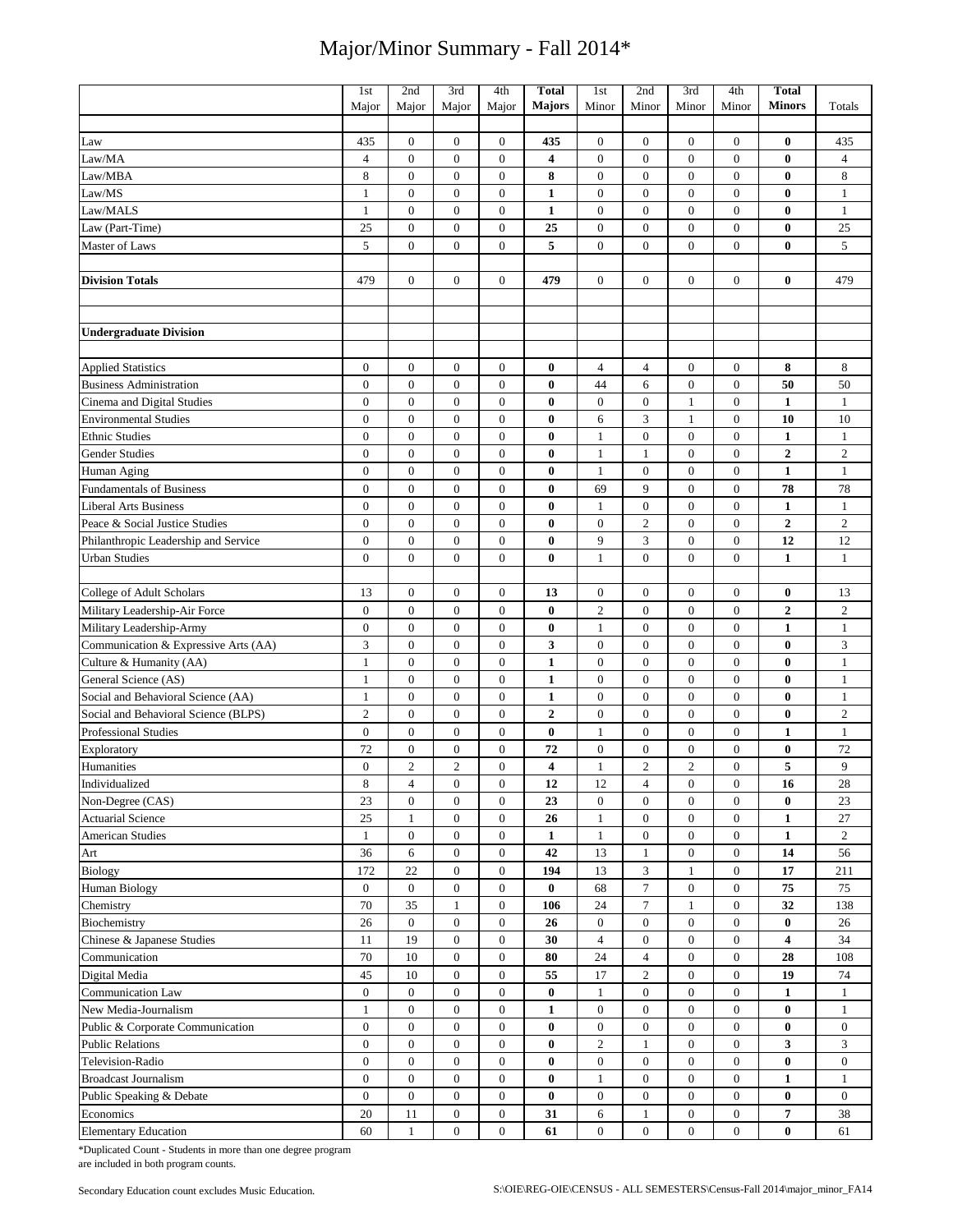|                                                    | 1st                         | 2nd                   | 3rd                                  | 4th                            | <b>Total</b>     | 1st              | 2nd              | 3rd                              | 4th                                  | Total            |                  |
|----------------------------------------------------|-----------------------------|-----------------------|--------------------------------------|--------------------------------|------------------|------------------|------------------|----------------------------------|--------------------------------------|------------------|------------------|
|                                                    | Major                       | Major                 | Major                                | Major                          | Majors           | Minor            | Minor            | Minor                            | Minor                                | <b>Minors</b>    | Totals           |
| Middle Level Education                             | $\boldsymbol{0}$            | $\boldsymbol{0}$      | $\boldsymbol{0}$                     | $\boldsymbol{0}$               | $\bf{0}$         | $\boldsymbol{0}$ | $\boldsymbol{0}$ | $\mathbf{0}$                     | $\boldsymbol{0}$                     | $\bf{0}$         | $\boldsymbol{0}$ |
| <b>Secondary Education</b>                         | $\boldsymbol{0}$            | 91                    | $\mathbf{2}$                         | $\boldsymbol{0}$               | 93               | $\boldsymbol{0}$ | $\boldsymbol{0}$ | $\boldsymbol{0}$                 | $\boldsymbol{0}$                     | $\bf{0}$         | 93               |
| <b>Special Education</b>                           | $\boldsymbol{0}$            | $\overline{0}$        | $\boldsymbol{0}$                     | $\boldsymbol{0}$               | $\bf{0}$         | 19               | $\mathbf{0}$     | $\mathbf{0}$                     | $\boldsymbol{0}$                     | 19               | 19               |
| English                                            | 64                          | $\overline{7}$        | $\mathbf{1}$                         | $\boldsymbol{0}$               | 72               | 9                | $\overline{2}$   | $\mathbf{0}$                     | $\boldsymbol{0}$                     | 11               | 83               |
| <b>Creative Writing</b>                            | 19                          | 9                     | $\mathbf{0}$                         | $\boldsymbol{0}$               | 28               | 10               | $\overline{2}$   | $\mathbf{0}$                     | $\boldsymbol{0}$                     | 12               | 40               |
| Professional Writing                               | $\overline{4}$              | $\boldsymbol{0}$      | $\boldsymbol{0}$                     | $\boldsymbol{0}$               | 4                | $\mathbf{1}$     | $\boldsymbol{0}$ | $\boldsymbol{0}$                 | $\boldsymbol{0}$                     | $\mathbf{1}$     | 5                |
| <b>TESOL</b>                                       | $\boldsymbol{0}$            | $\boldsymbol{0}$      | $\boldsymbol{0}$                     | $\boldsymbol{0}$               | $\bf{0}$         | 3                | $\boldsymbol{0}$ | $\boldsymbol{0}$                 | $\boldsymbol{0}$                     | 3                | 3                |
| <b>Environmental Science</b>                       | 12                          | 3                     | $\boldsymbol{0}$                     | $\boldsymbol{0}$               | 15               | $\boldsymbol{0}$ | $\boldsymbol{0}$ | $\mathbf{0}$                     | $\boldsymbol{0}$                     | $\bf{0}$         | 15               |
| Chinese                                            | $\boldsymbol{0}$            | $\boldsymbol{0}$      | $\boldsymbol{0}$                     | $\boldsymbol{0}$               | $\bf{0}$         | 13               | $\mathbf{1}$     | $\boldsymbol{0}$                 | $\boldsymbol{0}$                     | 14               | 14               |
| Classics                                           | $\,$ 8 $\,$                 | $\overline{7}$        | $\mathbf{0}$                         | $\boldsymbol{0}$               | 15               | 9                | 3                | $\mathbf{0}$                     | $\boldsymbol{0}$                     | 12               | 27               |
| French                                             | 5                           | 12                    | $\mathbf{1}$                         | $\boldsymbol{0}$               | 18               | 15               | 6                | $\boldsymbol{0}$                 | $\boldsymbol{0}$                     | 21               | 39               |
| German                                             | 12                          | $22\,$                | $\overline{2}$                       | $\boldsymbol{0}$               | 36               | 28               | $\overline{0}$   | $\overline{0}$                   | $\boldsymbol{0}$                     | 28               | 64               |
| Hebrew                                             | $\boldsymbol{0}$            | $\mathbf{0}$          | $\boldsymbol{0}$                     | $\boldsymbol{0}$               | $\bf{0}$         | $\boldsymbol{0}$ | $\boldsymbol{0}$ | $\boldsymbol{0}$                 | $\boldsymbol{0}$                     | $\bf{0}$         | $\boldsymbol{0}$ |
| Japanese                                           | $\boldsymbol{0}$            | $\boldsymbol{0}$      | $\boldsymbol{0}$                     | $\boldsymbol{0}$               | $\boldsymbol{0}$ | $\tau$           | $\boldsymbol{0}$ | 1                                | $\boldsymbol{0}$                     | 8                | 8                |
| Latin                                              | $\boldsymbol{0}$            | $\boldsymbol{0}$      | $\boldsymbol{0}$                     | $\boldsymbol{0}$               | $\bf{0}$         | $\mathbf{1}$     | $\mathbf{1}$     | $\boldsymbol{0}$                 | $\boldsymbol{0}$                     | $\mathbf{2}$     | $\overline{c}$   |
| Spanish                                            | 14                          | 30                    | $\overline{4}$                       | $\boldsymbol{0}$               | 48               | 117              | 12               | 1                                | $\boldsymbol{0}$                     | 130              | 178              |
| Geography                                          | 26                          | 8                     | $\mathbf{0}$                         | $\boldsymbol{0}$               | 34               | 5                | $\mathbf{1}$     | $\boldsymbol{0}$                 | $\boldsymbol{0}$                     | 6                | 40               |
| American Indian Studies                            | $\boldsymbol{0}$            | $\mathbf{0}$          | $\boldsymbol{0}$                     | $\boldsymbol{0}$               | $\bf{0}$         | $\overline{2}$   | $\overline{2}$   | $\mathbf{1}$                     | $\boldsymbol{0}$                     | 5                | $\mathfrak s$    |
| Geographic Information Systems                     | $\boldsymbol{0}$            | $\mathbf{0}$          | $\mathbf{0}$                         | $\boldsymbol{0}$               | $\bf{0}$         | $\overline{2}$   | $\overline{2}$   | $\mathbf{1}$                     | $\boldsymbol{0}$                     | 5                | 5                |
| Geology                                            | $\mathbf{1}$                | $\boldsymbol{0}$      | $\mathbf{1}$                         | $\boldsymbol{0}$               | $\mathbf{2}$     | $\boldsymbol{0}$ | $\mathbf{0}$     | $\boldsymbol{0}$                 | $\boldsymbol{0}$                     | $\bf{0}$         | $\overline{c}$   |
| Meteorology                                        | 119                         | $\boldsymbol{0}$      | $\boldsymbol{0}$                     | $\boldsymbol{0}$               | 119              | $\overline{4}$   | $\boldsymbol{0}$ | $\boldsymbol{0}$                 | $\boldsymbol{0}$                     | 4                | 123              |
| History                                            | 39                          | 9                     | $\boldsymbol{0}$                     | $\boldsymbol{0}$               | 48               | 12               | 3                | $\mathbf{0}$                     | $\boldsymbol{0}$                     | 15               | 63               |
| International Economics & Cultural Affairs         | 15                          | $\tau$                | $\mathbf{0}$                         | $\boldsymbol{0}$               | 22               | $\mathbf{0}$     | $\mathbf{0}$     | $\mathbf{0}$                     | $\boldsymbol{0}$                     | 0                | 22               |
| <b>International Relations</b>                     | 16                          | 6                     | $\boldsymbol{0}$                     | $\boldsymbol{0}$               | 22               | $\overline{2}$   | $\mathbf{1}$     | $\boldsymbol{0}$                 | $\boldsymbol{0}$                     | 3                | 25               |
| <b>International Service</b>                       | 5                           | 11                    | $\boldsymbol{0}$                     | $\boldsymbol{0}$               | 16               | $\mathbf{0}$     | $\boldsymbol{0}$ | $\boldsymbol{0}$                 | $\boldsymbol{0}$                     | $\bf{0}$         | 16               |
| Mathematics                                        | 46                          | 12                    | $\mathbf{1}$                         | $\boldsymbol{0}$               | 59               | 60               | 19               | 3                                | $\boldsymbol{0}$                     | 82               | 141              |
|                                                    | 40                          | 6                     | $\boldsymbol{0}$                     | $\boldsymbol{0}$               | 46               | $\tau$           | $\overline{4}$   | $\boldsymbol{0}$                 | $\boldsymbol{0}$                     |                  | 57               |
| <b>Computer Science</b><br>Modern European Studies | $\overline{0}$              | $\overline{0}$        | $\mathbf{0}$                         | $\boldsymbol{0}$               | $\bf{0}$         | $\boldsymbol{0}$ | $\overline{0}$   | $\overline{0}$                   | $\boldsymbol{0}$                     | 11<br>$\bf{0}$   | $\boldsymbol{0}$ |
| Music                                              | 31                          | 10                    | $\boldsymbol{0}$                     | $\boldsymbol{0}$               | 41               | 54               | $\overline{4}$   | $\mathbf{0}$                     | $\boldsymbol{0}$                     | 58               | 99               |
| Music Education                                    | 30                          | $\mathbf{0}$          | $\mathbf{0}$                         | $\boldsymbol{0}$               | 30               | $\mathbf{0}$     | $\mathbf{0}$     | $\mathbf{0}$                     | $\boldsymbol{0}$                     | $\bf{0}$         | 30               |
| Music: Church                                      | $\overline{c}$              | $\boldsymbol{0}$      | $\boldsymbol{0}$                     | $\boldsymbol{0}$               | $\overline{2}$   | $\boldsymbol{0}$ | $\boldsymbol{0}$ | $\mathbf{0}$                     | $\boldsymbol{0}$                     | $\bf{0}$         | $\overline{c}$   |
| Church Music, Organ                                | $\overline{c}$              | $\overline{0}$        | $\overline{0}$                       | $\boldsymbol{0}$               | $\boldsymbol{2}$ | $\mathbf{0}$     | $\overline{0}$   | $\mathbf{0}$                     | $\boldsymbol{0}$                     | $\bf{0}$         | $\mathbf{2}$     |
| Church Music, Voice                                | $\mathbf{1}$                | $\boldsymbol{0}$      | $\boldsymbol{0}$                     | $\boldsymbol{0}$               | $\mathbf{1}$     | $\boldsymbol{0}$ | $\boldsymbol{0}$ | $\mathbf{0}$                     | $\boldsymbol{0}$                     | 0                | $\mathbf{1}$     |
| Music: Composition                                 | $\overline{4}$              | $\boldsymbol{0}$      | $\boldsymbol{0}$                     | $\boldsymbol{0}$               | 4                | $\mathbf{0}$     | $\mathbf{0}$     | $\overline{0}$                   | $\boldsymbol{0}$                     | 0                | $\overline{4}$   |
| Music: Performance                                 | 12                          | $\mathbf{1}$          | $\boldsymbol{0}$                     | $\boldsymbol{0}$               | 13               | $\boldsymbol{0}$ | $\boldsymbol{0}$ | $\mathbf{0}$                     | $\boldsymbol{0}$                     | $\bf{0}$         | 13               |
| Physical Education                                 | $\overline{4}$              | $\boldsymbol{0}$      | $\mathbf{0}$                         | $\boldsymbol{0}$               | 4                | $\mathbf{1}$     | $\overline{2}$   | $\mathbf{0}$                     | $\boldsymbol{0}$                     | 3                | $\tau$           |
| PE: Exercise Science                               | 62                          | $\boldsymbol{0}$      | $\boldsymbol{0}$                     | $\boldsymbol{0}$               | 62               | 3                | $\mathbf{1}$     | $\boldsymbol{0}$                 | $\boldsymbol{0}$                     | 4                | 66               |
| PE: Sports Management                              | 55                          | 3                     | $\boldsymbol{0}$                     | $\boldsymbol{0}$               | 58               | $\overline{7}$   | $\sqrt{2}$       | $\boldsymbol{0}$                 | $\boldsymbol{0}$                     | 9                | 67               |
| PE: Teacher Education                              | 14                          | $\boldsymbol{0}$      | $\boldsymbol{0}$                     | $\boldsymbol{0}$               | 14               | $\boldsymbol{0}$ | $\boldsymbol{0}$ | $\boldsymbol{0}$                 | $\boldsymbol{0}$                     | 0                | 14               |
| <b>Coaching Education</b>                          | $\boldsymbol{0}$            | $\boldsymbol{0}$      | $\boldsymbol{0}$                     | $\mathbf{0}$                   | $\bf{0}$         | $\overline{2}$   | $\mathbf{1}$     | $\boldsymbol{0}$                 | $\boldsymbol{0}$                     | 3                | 3                |
| Health and Safety                                  | $\boldsymbol{0}$            | $\boldsymbol{0}$      | $\boldsymbol{0}$                     | $\boldsymbol{0}$               | 0                | $\overline{c}$   | $\mathbf{0}$     | $\boldsymbol{0}$                 | $\boldsymbol{0}$                     | $\mathbf{2}$     | $\overline{c}$   |
| Philosophy                                         | $\ensuremath{\mathfrak{Z}}$ | $\mathbf{1}$          | $\boldsymbol{0}$                     | $\mathbf{0}$                   | 4                | 3                | $\mathbf{0}$     | $\boldsymbol{0}$                 | $\boldsymbol{0}$                     | 3                | $\tau$           |
| Physics                                            | 32                          | $\tau$                | $\boldsymbol{0}$                     | $\boldsymbol{0}$               | 39               | 9                | 3                | $\boldsymbol{0}$                 | $\boldsymbol{0}$                     | 12               | 51               |
| Astronomy                                          | $\mathbf{1}$                | $\mathbf{0}$          | $\boldsymbol{0}$                     | $\mathbf{0}$                   | 1                | $\boldsymbol{0}$ | $\mathbf{0}$     | $\boldsymbol{0}$                 | $\boldsymbol{0}$                     | $\bf{0}$         | $\mathbf{1}$     |
| Physics and Astronomy Education                    | $\boldsymbol{0}$            | $\boldsymbol{0}$      | $\boldsymbol{0}$                     | $\mathbf{0}$                   | $\bf{0}$         | $\boldsymbol{0}$ | $\mathbf{0}$     | $\overline{0}$                   | $\boldsymbol{0}$                     | $\bf{0}$         | $\boldsymbol{0}$ |
| Mechanics and Materials                            | $\boldsymbol{0}$            | $\boldsymbol{0}$      | $\boldsymbol{0}$                     | $\boldsymbol{0}$               | $\bf{0}$         | $\boldsymbol{0}$ | $\boldsymbol{0}$ | $\boldsymbol{0}$                 | $\boldsymbol{0}$                     | $\bf{0}$         | $\boldsymbol{0}$ |
| <b>Political Science</b>                           | 58                          | $\,$ 8 $\,$           | $\boldsymbol{0}$                     | $\boldsymbol{0}$               | 66               | 16               | 3                | $\boldsymbol{0}$                 | $\boldsymbol{0}$                     | 19               | 85               |
| Psychology                                         | 133                         | 33                    | $\mathbf{1}$                         | $\mathbf{0}$                   | 167              | 49               | 13               | $\boldsymbol{0}$                 | $\boldsymbol{0}$                     | 62               | 229              |
|                                                    | 58                          | $\boldsymbol{0}$      | $\boldsymbol{0}$                     | $\mathbf{0}$                   | 58               | 9                | $\mathbf{0}$     | $\boldsymbol{0}$                 | $\mathbf{0}$                         | 9                |                  |
| Social Work<br>Sociology                           | 16                          | $\boldsymbol{7}$      | $\boldsymbol{0}$                     | $\boldsymbol{0}$               | 23               | 13               | $\sqrt{2}$       | $\overline{c}$                   | $\boldsymbol{0}$                     | 17               | 67<br>40         |
|                                                    |                             |                       |                                      |                                |                  | $\boldsymbol{0}$ | $\mathbf{0}$     |                                  |                                      |                  |                  |
| Sociology: Criminology<br>Theatre                  | 63<br>22                    | $\boldsymbol{7}$<br>8 | $\boldsymbol{0}$<br>$\boldsymbol{0}$ | $\mathbf{0}$<br>$\overline{0}$ | 70<br>30         | 11               | $\mathbf{1}$     | $\mathbf{0}$<br>$\boldsymbol{0}$ | $\boldsymbol{0}$<br>$\boldsymbol{0}$ | $\bf{0}$<br>12   | 70<br>42         |
|                                                    |                             |                       |                                      |                                |                  |                  |                  |                                  |                                      |                  |                  |
| Acting                                             | $\boldsymbol{0}$            | $\boldsymbol{0}$      | $\boldsymbol{0}$                     | $\mathbf{0}$                   | $\bf{0}$         | $\mathbf{1}$     | $\boldsymbol{0}$ | $\boldsymbol{0}$                 | $\boldsymbol{0}$                     | $\mathbf{1}$     | $\mathbf{1}$     |
| <b>Musical Theatre</b>                             | $\boldsymbol{0}$            | $\boldsymbol{0}$      | $\boldsymbol{0}$                     | $\mathbf{0}$                   | $\bf{0}$         | $\mathbf{0}$     | $\boldsymbol{0}$ | $\boldsymbol{0}$                 | $\boldsymbol{0}$                     | $\bf{0}$         | $\boldsymbol{0}$ |
| <b>Theatre Design</b>                              | $\boldsymbol{0}$            | $\boldsymbol{0}$      | $\boldsymbol{0}$                     | $\boldsymbol{0}$               | $\bf{0}$         | $\boldsymbol{0}$ | $\mathbf{1}$     | $\boldsymbol{0}$                 | $\boldsymbol{0}$                     | 1                | $\mathbf{1}$     |
| <b>Theatre Production</b>                          | $\boldsymbol{0}$            | $\boldsymbol{0}$      | $\boldsymbol{0}$                     | $\mathbf{0}$                   | $\bf{0}$         | $\sqrt{2}$       | $\mathbf{0}$     | $\overline{0}$                   | $\mathbf{0}$                         | $\boldsymbol{2}$ | $\overline{c}$   |
| Theology                                           | 12                          | $\overline{c}$        | $\boldsymbol{0}$                     | $\boldsymbol{0}$               | 14               | 16               | $\sqrt{5}$       | $\boldsymbol{0}$                 | $\boldsymbol{0}$                     | 21               | 35               |
| Theology and Ministry                              | 9                           | $\boldsymbol{0}$      | $\boldsymbol{0}$                     | $\boldsymbol{0}$               | 9                | $\boldsymbol{0}$ | $\boldsymbol{0}$ | $\boldsymbol{0}$                 | $\boldsymbol{0}$                     | $\bf{0}$         | 9                |
| Youth, Family & Ed Ministry                        | $\boldsymbol{0}$            | $\boldsymbol{0}$      | $\boldsymbol{0}$                     | $\overline{0}$                 | $\bf{0}$         | $\boldsymbol{0}$ | $\mathbf{0}$     | $\mathbf{0}$                     | $\mathbf{0}$                         | $\bf{0}$         | $\boldsymbol{0}$ |

\*Duplicated Count - Students in more than one degree program are included in both program counts.